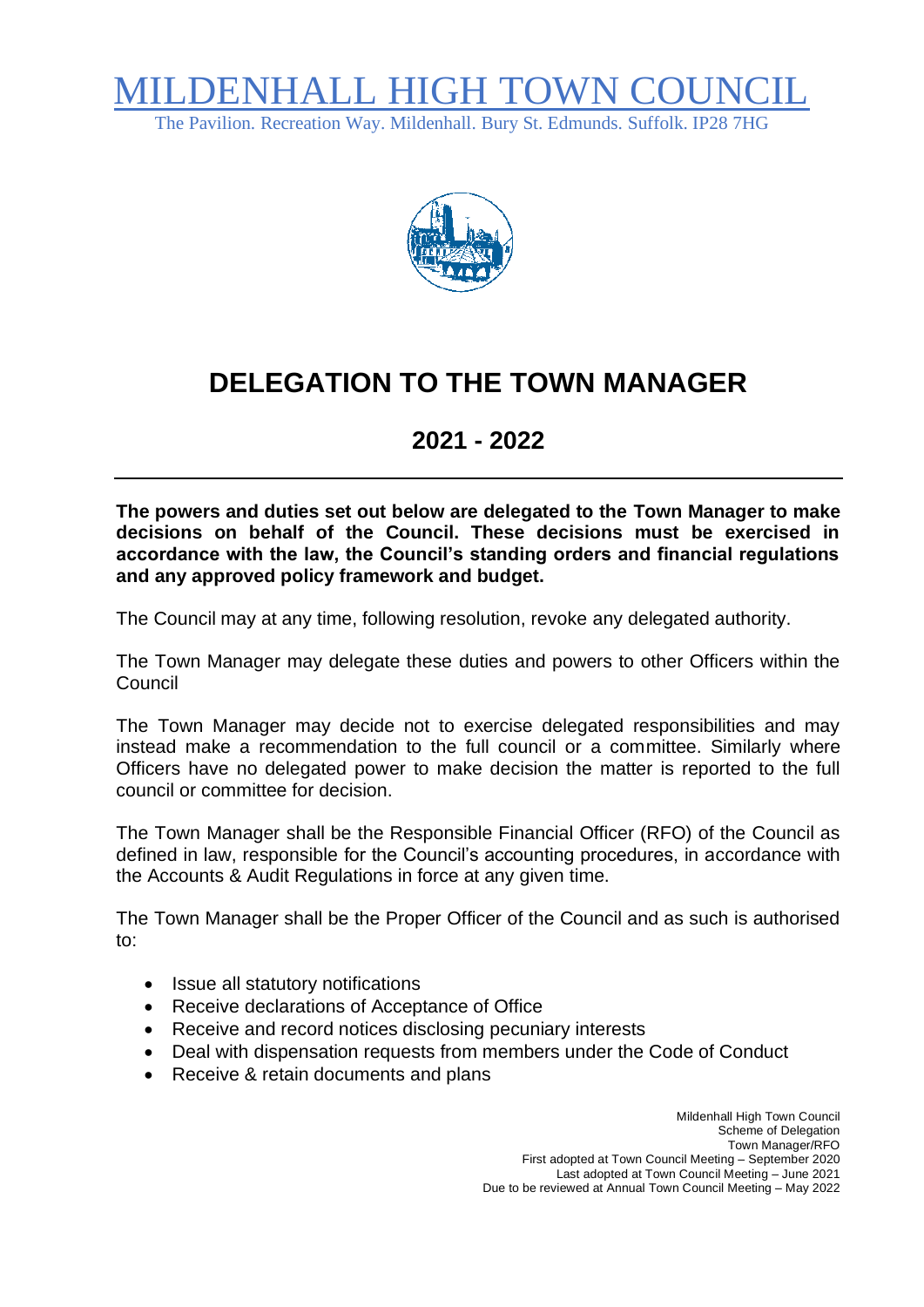- Sign notices or other documents on behalf of the Council
- Call any extra meetings of any committees as necessary having consulted with the Chairman of the appropriate committee
- Manage all the council's staff either directly or indirectly
- Manage the provision of Council services, buildings, land and resources
- Day to day administration of services, together with routine inspection & control
- Respond to any correspondence requiring or requesting information or relating to any decision of the council but not correspondence requiring an opinion to be taken by the full council or its committees.
- Act on behalf of the council in an urgent situation and report back to the council as soon as practical
- Take all decisions relating to the training of staff
- Authorise minor adjustments to contracts of employment
- Deal with all capability, disciplinary or grievance matters in accordance with respective Council policies
- Manage employees salaries in accordance with contracts of employment
- Manage maintenance contracts
- Develop income generating activities

The Responsible Financial Officer shall be responsible for the Town Council's accounting procedures, in accordance with the Accounts and Audit Regulations in force at any given time.

This includes but is not limited to:

- Administer the Council's bank balances
- Implement the Council's Investment Strategy
- Make arrangements to pay the salaries and wages of employees of the Council, and to ensure that all necessary returns are made to outside organisations including (but not limited to) HMRC and Suffolk Pension Fund
- Maintain adequate insurance cover for the Council's activities and property, and recommend any necessary changes to Council
- Maintain a continuous internal audit
- Manage budgetary control including the allocation of financial resources within the approved budget
- Provide regular financial monitoring reports to Council, no less than quarterly
- Recommend the annual budget and precept
- Recommend capital works and resourcing their implementation

## **Planning**

The Town Manager has delegated authority to make decisions, in conjunction with the Chairman of the Planning Committee and after consultation with the Members of the Planning Committee, with regard to planning applications, except that this authority is subject to annual review, and renewal, if thought fit by the Full Council, at the Annual Council Meeting.